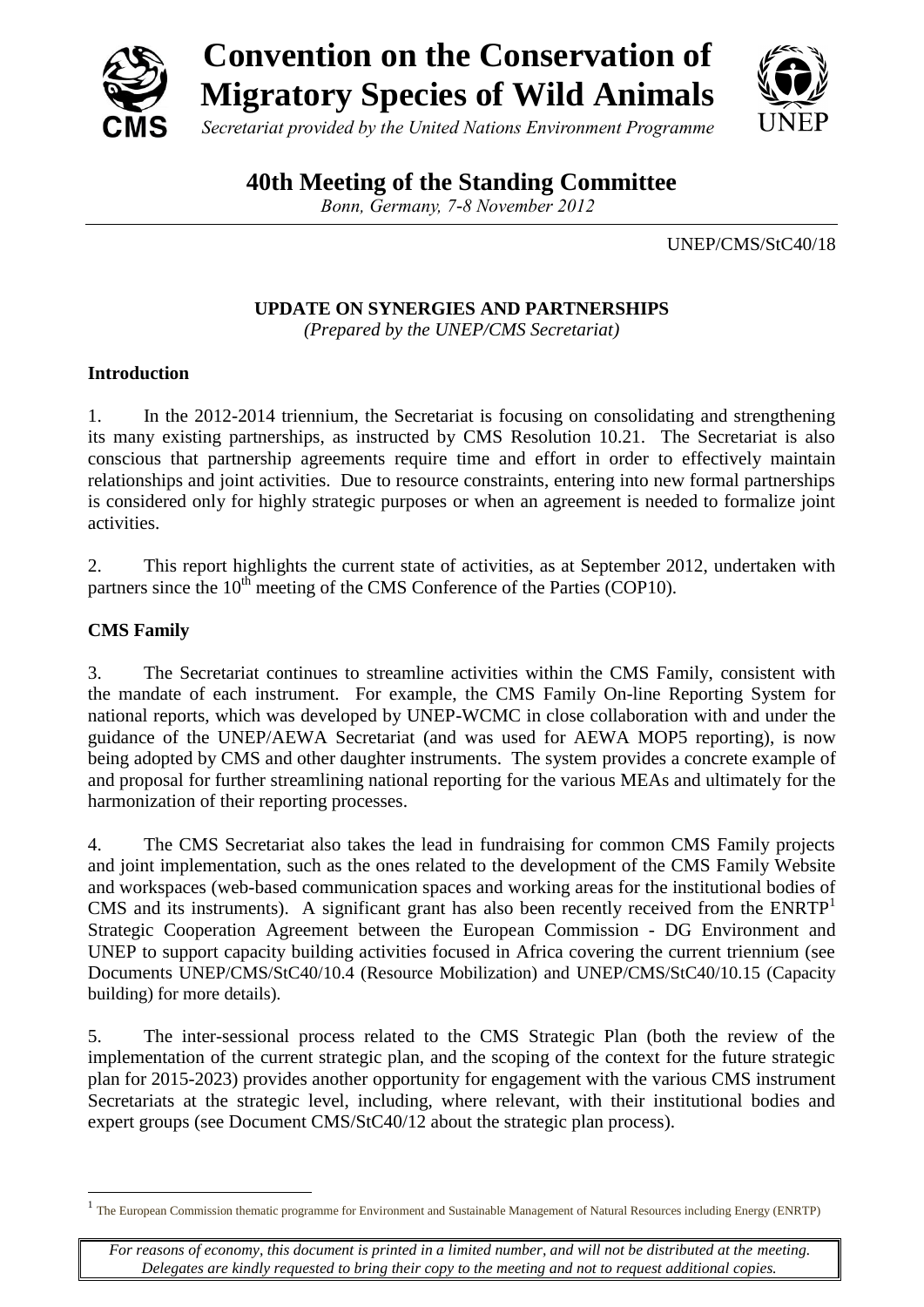### **UN agencies, MEAs and other inter-governmental bodies**

### *Liaison Group of the Biodiversity-related Conventions (Biodiversity Liaison Group or BLG)*

**6.** Given that the Executive Secretary positions of both the Convention of Biological Diversity (CBD) and CMS have been under recruitment in this period, BLG has not met since its last annual retreat held in September 2011. Discussions are underway with the new CBD Executive Secretary, to plan the next meeting. Meanwhile, liaison has continued individually with BLG members in the form of implementation of joint work plans, and enhancing synergies when possible.

### *UNEP Regional Biodiversity MEA Focal Points*

7. UNEP continues to provide invaluable support, from its thematic programmes and regional offices. Regional Biodiversity MEA Focal Points visited the Secretariats of CMS, the Convention on International Trade in Endangered Species of Wild Fauna and Flora (CITES) and the Ramsar Convention on Wetlands in June 2012. Intensive briefing sessions over two days at CMS gave the focal points a deeper understanding of the work of the CMS Secretariat as well as the Secretariats of its instruments, its priority areas and activities. Each of the focal points is now developing a regional work plan to put in place a framework for their assistance with implementation of the biodiversity-related MEAs.

#### *Environment Management Group*

8. The Environment Management Group  $(EMG)^2$  Issue Management Group on biodiversity (in which the CMS Secretariat participates) is assisting with a UN system-wide response to support the implementation of the Strategic Plan for Biodiversity 2011-2020 and its Aichi Targets. As a first step, the Group on Biodiversity is developing a matrix to map each agency's strategies and activities *vis-à-vis* the Aichi Targets. The mapping will provide an overall picture of members' areas of contribution towards achieving the Aichi Targets, and enable a discussion about potential areas of cooperation among agencies as well as identifying existing gaps.

#### *Biodiversity MEAs*

1

9. Activities being undertaken pursuant to the CMS/CBD Joint Work Plan for 2012-2014 include those related to bush meat issues, regional NBSAP workshops and the Scientific Task Force on Wildlife and Ecosystem Health. The CBD Secretariat is also assisting by promoting the CMS document *Guidance for Parties on the Integration of Migratory Species into NBSAPs*.

10. CMS is working with the CBD Secretariat and the other biodiversity-related conventions to promote the conservation and sustainable use of animal species in CBD processes. For example, under the lead of CITES, CMS will participate in a proposed joint side event to promote the reconnection of species with ecosystems and why species matter – at the time of writing this report, this event was intended to be presented at CBD COP11 in October 2012.

11. CITES Standing Committee at its  $62<sup>nd</sup>$  meeting (Geneva, July 2012) endorsed the CMS/CITES Joint Work Plan 2012-2014. The Secretariat has worked with CITES, through both its Secretariat and its committees, on furthering numerous issues including shared species such as

<sup>&</sup>lt;sup>2</sup> The EMG is a UN system-wide coordination body aiming to enhance inter-agency cooperation on environmental issues. Its membership consists of the specialized agencies, programmes and organs of the UN, including the secretariats of MEAs, plus the Bretton Woods Institutions and the World Trade Organization. UNEP hosts the EMG secretariat in Geneva, and the UNEP Executive Director is the Chair of the Group.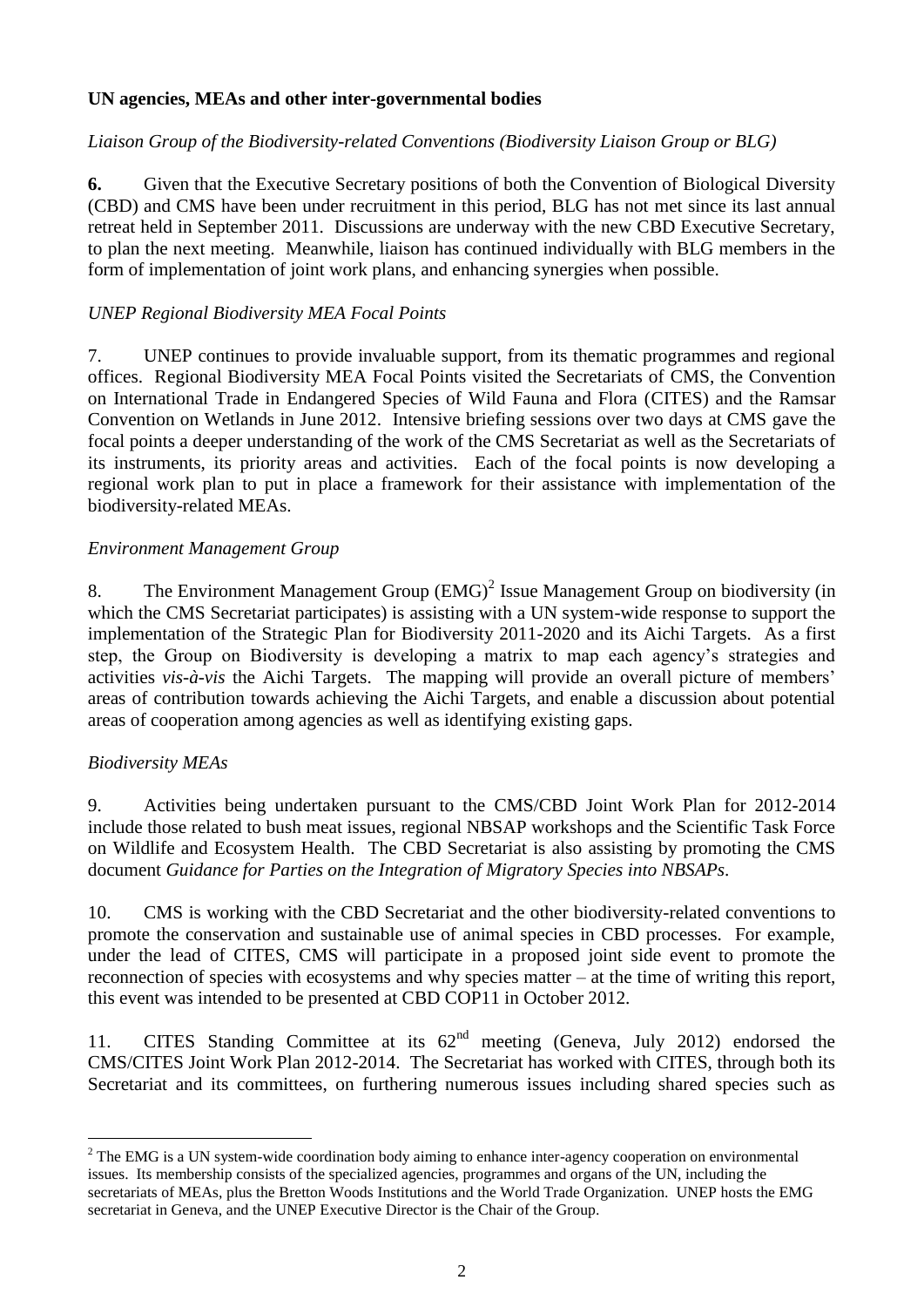elephants, sharks, turtles and raptors, and on emerging issues such as new markets for trade in animal products.

12. Cooperation with Ramsar has been extended by the signing of an updated Memorandum of Cooperation between the Secretariats in April 2012. The CMS/Ramsar Joint Work Plan for the period 2012-2014 has paved the way to further cooperation and ensuring that the work of our two secretariats is aligned on, among other issues, climate change, wildlife diseases and bird poisoning. The annual World Wetlands Day and World Migratory Bird Day campaigns have also benefited from the mutual support of both partners.

13. At a side event at the Ramsar COP (Bucharest, July 2012), the CMS Family Online Reporting System was presented to promote the use of the new system to other MEAs. The same event will be organized at the CBD COP11 in October 2012.

#### *Other conventions and inter-governmental bodies*

14. The Secretariat has established new focal points from the United Nations Convention to Combat Desertification (UNCCD), the United Nations Framework Convention on Climate Change (UNFCCC) and the United Nations Educational, Scientific and Cultural Organization (UNESCO). Joint briefings have been held (in person, in the case of the agencies based in Bonn) and synergies are being developed. For example, the Secretariat has contributed text about migratory species issues to a joint IUCN/UNCCD/UNEP publication entitled "Conserving Drylands Biodiversity" which is being launched at the IUCN World Conservation Congress (6 - 15 September 2012, Jeju, Republic of Korea), and the two secretariats are developing a joint fact sheet to raise awareness about the overlapping key objectives of the two conventions.

15. The Pacific Regional Environment Programme (SPREP) has been hosting the CMS Pacific Officer position since January this year. The Officer is having a very positive impact in the region, promoting the objectives of the Convention, and supporting the implementation of the Dugong, Sharks and Pacific Islands Cetaceans MoUs.

## **Civil Society**

## *Strengthening existing partnerships*

16. A side event on civil society dialogue was convened at CMS COP10 by the Migratory Wildlife Network (MWN) and the Friends of CMS. Outcomes of the side event included a view that civil society's contribution to CMS could be better developed and deployed, better facilitated, and better reported and acknowledged. As a result, MWN is currently conducting a review of the contribution of civil society to the Convention on behalf of the CMS civil society partners. This review is funded by NGOs, donor(s) and a small financial contribution from the Secretariat. It is expected that the results of this review will help provide more complete information about civil society's contribution to CMS, and provide a useful input to the inter-sessional process for developing the CMS Strategic Plan 2015-2023.

- 17. Some examples of current collaboration with NGO partners are given below:
	- a) The Alliance of Marine Mammal Parks and Aquariums (AMMPA) published a book entitled "Mediterranean Monk Seals", in cooperation with the European Association for Aquatic Mammals. The book aims to educate school children and tourists about the Monk Seal. Any profits from sales of the book will go to The Hellenic Society for the Study and Protection of the Monk Seal.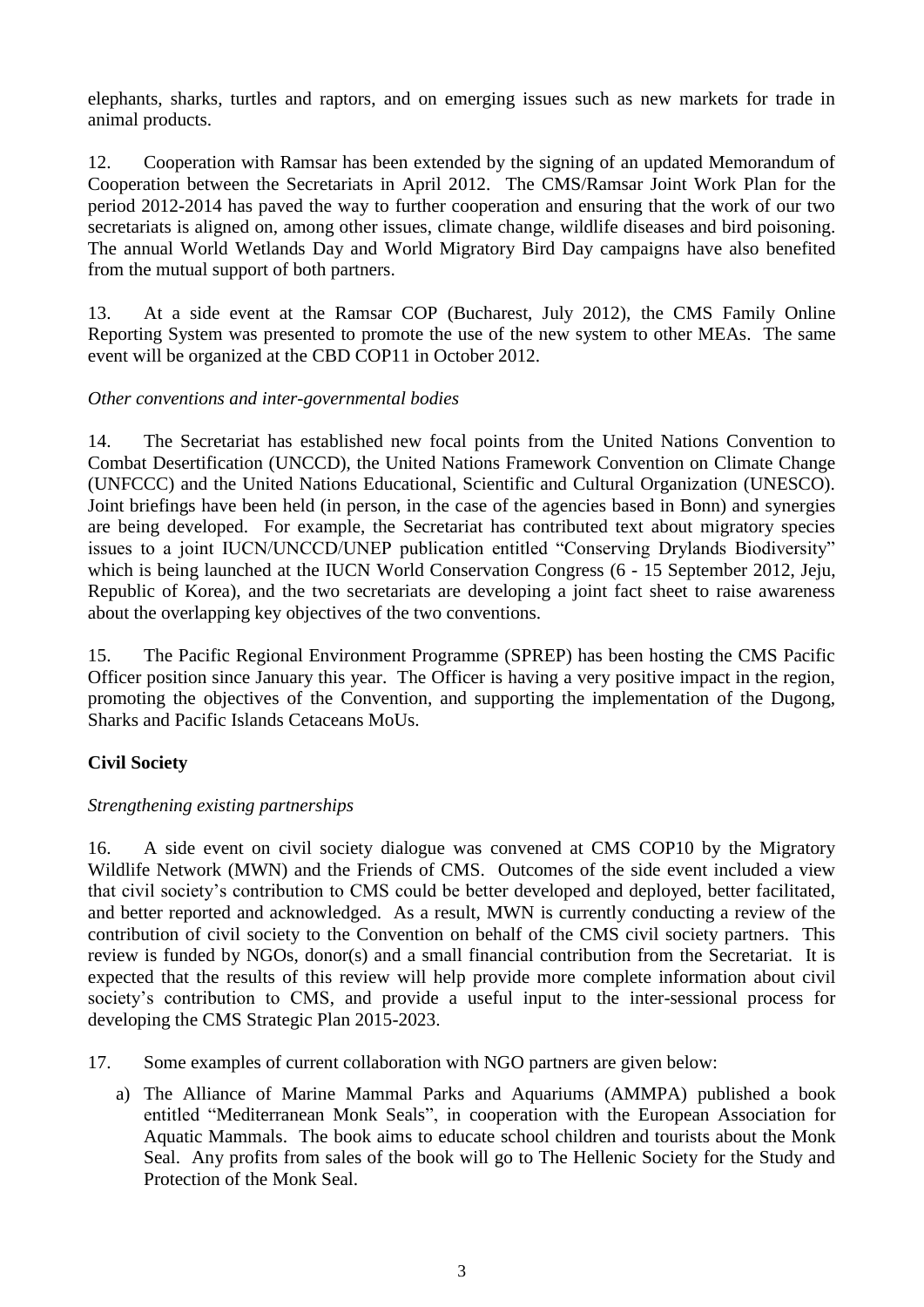- b) BirdLife International (BLI) has recruited a coordinator (funded by BLI partners in the United Kingdom (RSPB), Switzerland (SVS) and Sweden (SOF)) to work on the African-Eurasian Migratory Landbird Action Plan. The coordinator is located in BLI's West Africa Office in Ghana.
- c) Friends of CMS (Freunde der Bonner Konvention (FBK)) continues to explore fundraising opportunities for the Convention, in particular with the private sector. "Friends" is supporting the second phase of a project aiming to develop a "porpoise alarm" to mitigate by-catch in harbour porpoises.
- d) International Fund for Animal Welfare (IFAW) and the Secretariat are developing a simple joint work plan to formalize and stimulate activities in our areas of overlapping priorities. Such priorities include marine mammals, sharks, raptors, elephants, and habitat protection and connectivity for migratory species.
- e) The Saiga Conservation Alliance and the Association for the Conservation of Biodiversity of Kazakhstan provide continuing technical coordination support for the implementation of the Saiga MoU and the associated Medium-Term International Work Programme (2011- 2015).
- f) The Whale and Dolphin Conservation Society (WDCS) continues to provide scientific and technical advice about marine mammals to the CMS family, and coordinates the Technical Advisory Group of the Pacific Islands Cetaceans MoU.
- g) The Wildlife Conservation Society (WCS) is implementing a CMS Cross River Gorilla project in Cameroon/Nigeria, funded by a voluntary contribution made by Norway at CMS COP10. The project is focusing on habitat outside protected areas and aims to conserve community forests in both countries. Through its office in South Sudan, WCS is also one of the partners in the ecological networks in Africa project on the White-eared Kob migration.
- h) Many organizations are contributing to the success of the Year of the Bat campaign, of which the founding partners include the IUCN Bat Specialist Group, Bat Conservation International and the World Association of Zoos and Aquariums (WAZA).

18. In other cases, partners receive funding from the Secretariat and other sources, and with little financial support they provide significant results. Examples are given below:

- a) The International Crane Foundation (ICF) continues to coordinate the Siberian Crane MoU in close collaboration with the CMS Secretariat. Coordination activities to promote implementation of the MoU include the dissemination of news and information on Siberian cranes, education and awareness-raising activities such as support to the organization of crane celebrations in the range states, and overall communication with MoU stakeholders.
- b) The Migratory Wildlife Network (MWN) is helping to coordinate the Pacific Islands Cetaceans MoU, in close cooperation with WDCS.
- c) The Royal Society for the Protection of Birds coordinates the Aquatic Warbler MoU, in close collaboration with the Secretariat. It concentrates its efforts on information exchange between Range States, and developing projects to improve the conservation status of the species.
- d) The Sahara Conservation Fund (SCF) is a key partner for the implementation of the CMS Sahelo-Saharan Action plan, reinforcing coordination with Niger authorities and supporting the recently established 97,000 km<sup>2</sup> Termit and Tin Touma National Nature and Cultural Reserve.